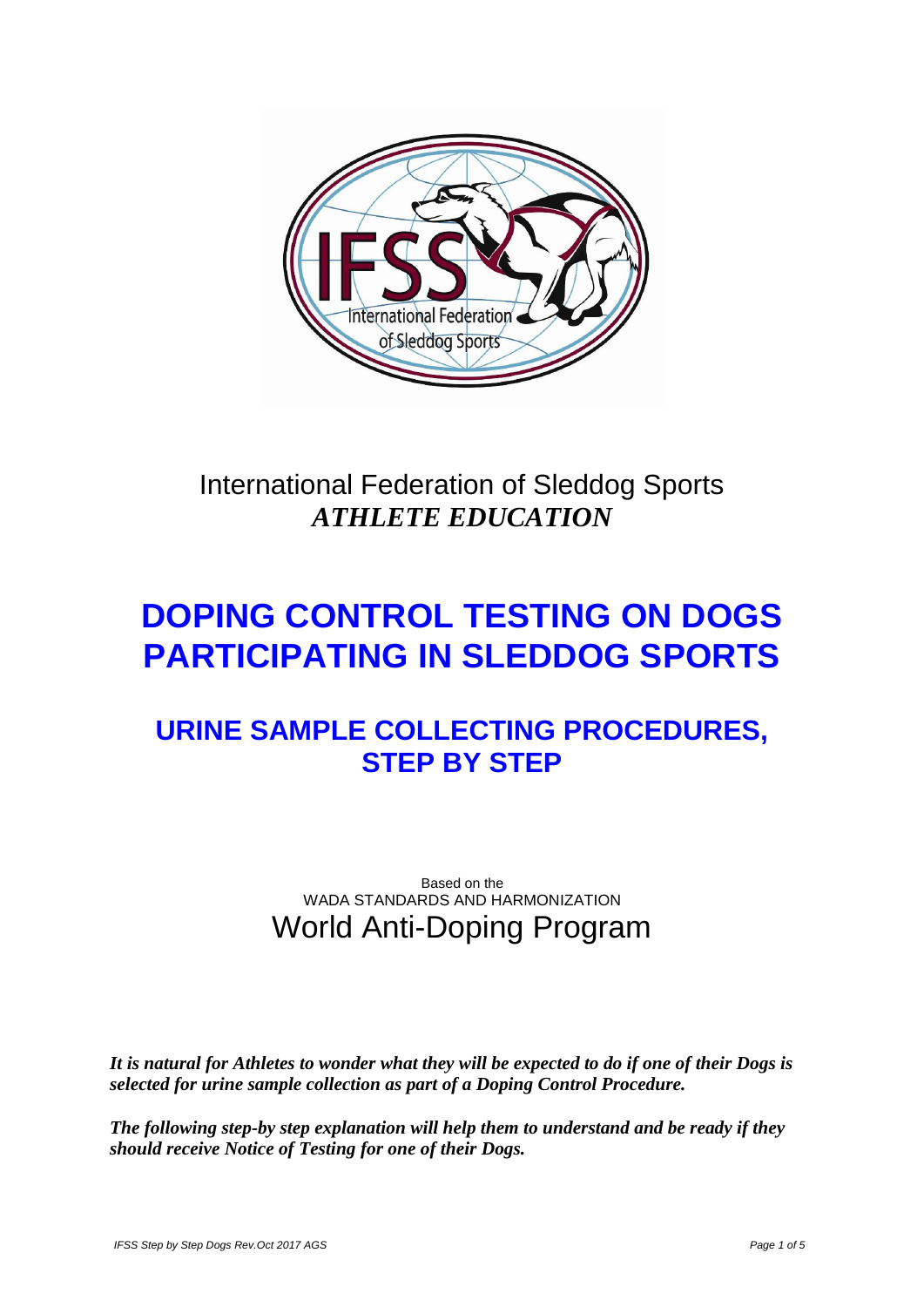### **Doping control of dogs: Step-by-Step Urine Sample Collection**

#### **1. Dog selection**

The selection of dogs is based on the requirements of the responsible Anti-Doping Organisation (ADO) The selection may occur in three ways; random, based on established criteria (e.g. finishing position), or targeted (e.g. competitor belonging to Registered Testing Pool (RTP) or a test required by a race veterinarian). According to WADA recommendations, target tests may also occur, when competitors return after an ineligibility.

#### **2. Notification**

A Doping Control Officer (DCO) or other Doping Control Personel (DCP) will notify the competitor of his or her dog's selection for doping control. The official identification and the authority under which the sample collection is to be conducted are shown to the competitor.

The DCO or DCP will inform the competitor of his or her rights and responsibilities, including the right to have a representative present throughout the entire process.

The selected dog is identified by microchip scanning and at least the six last figures are noted on the Doping Control Form. The competitor or his/her witness attests the chip reading and the figures.

The competitor will be asked to sign the form, confirming that he or she has been notified for doping control of one identified dog of his or her team, and that he or she will take part of the information concerning how to handle the dog until it is time for control. The competitors are responsible for what they decide to give the dog to drink in order to hydrate. They are also responsible for what other people may do to their dogs, meaning that a selected dog has to be watched by someone, trusted by the competitor, all the time.

**Note!** Dogs need to drink more than usually to be able to provide the necessary 50 ml urine at first attempt.

The DCO/DCP and the competitor have to agree on a time, not less than one hour later, when the competitor is to report outside the Doping Control Station (DCS). The agreed time is noted on the Doping Control Form before the pink summons copy - with the instructions - is handed over to the competitor.

The competitor is also handed a *scribble form* to write down athletes name, address etc and what the dog has been fed for the past 6 months. This includes medical treatment and all supplements(if relevant) and type of food. (Dryfood brand, meat-and snack brand etc)

If, for some reason, the competitor her/himself cannot be present to fulfil the urine sampling of the selected dog, he or she must *by name* authorize a handler, a team leader or someone else, trusted to take the competitor's place/role in the procedure below. The authorized person will have the same rights, obligations and responsibilities as the competitor would have had regarding the Doping Control procedure, and must be able to identify her/himself when reporting to the DCS at the agreed time. If possible, the Doping Control Form will be contra-signed by the competitor at a later time. In case of an Adverse Analytical Finding or any other Doping Control infraction performed by the competitor's substitute, all the rights, obligations and responsibilities go back to the competitor.

#### **3. Reporting to the Doping Control Station (DCS)**

The competitor, together with the representative, should report to the doping control station at the agreed time – *without the dog!* The DCO may allow the competitor to delay reporting to the DCS for activities such as a press conference or an awards ceremony.

If the DCS is occupied by the DCO and someone else, handling his or her dog's sample, of course the newly arrived competitor has to wait outside for his or her turn or until new instructions come.

The competitor will be asked to show photo identification, if not known by the DCO. A competitor's inability to provide photo ID shall not invalidate a test. The DCO can have the competitor identified by other means.

#### **4. Selection of Collection Vessel**

The competitor is given a choice of individually sealed collection vessels and selects one. The competitor verifies that the equipment is intact and has not been tampered with. The competitor should maintain control of the collection vessel at all times.

The competitor is given a choice of individually sealed pair of gloves and selects one pair.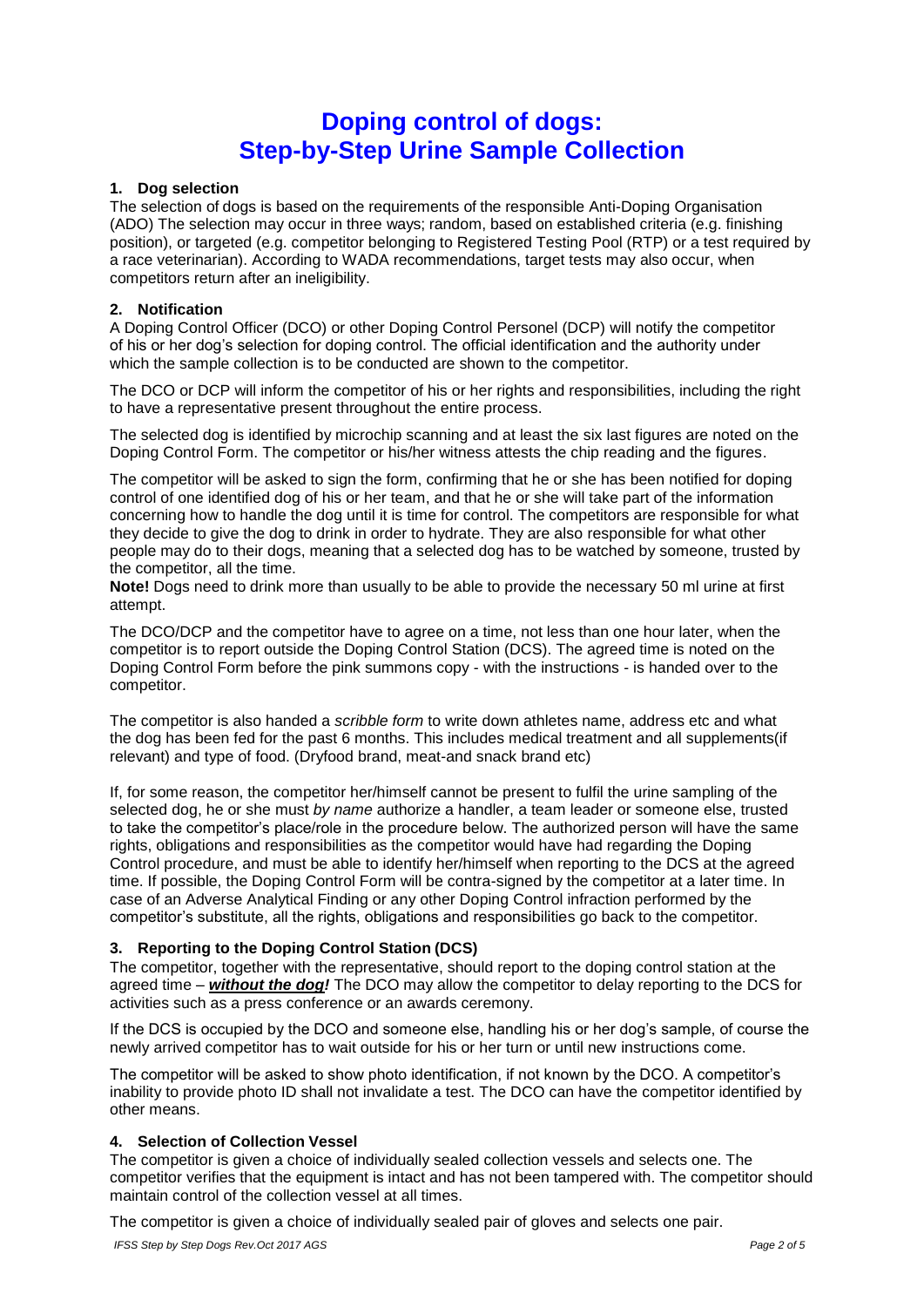The competitor verifies that the gloves are intact and have not been tampered with. The competitor should keep the gloves on at all times during the collection and until the sample is divided and sealed.

#### **5. Provision of sample**

After having chosen collection vessel and gloves, the competitor and his or her representative, together with the DCO, proceed to the vehicle, where the dog is waiting in its box, properly looked after by a trusted handler.

The competitor takes off the jacket and/or rolls the sleeves up to the elbows (in the winter, the DCO may inspect the sleeves while still inside the Doping Control Station), puts the gloves on and lets the handler open the sealed plastic bag, making it possible for the competitor to get grip of the collection vessel without touching the outside of the plastic bag.

*Not until then* the handler brings the dog out of the box and either holds it by a leash or ties it to its usual place at the vehicle. As soon as the dog begins to urinate, the competitor must be ready to collect the urine very quickly, especially if the dog is a male, as they can easily be perturbed and stop. If it is a female, you can leave her to pee for some seconds before you gently disturb her by putting the cup under her tail, as females usually go on until they have finished, once they have started. The DCO only gives instructions and supervises the procedure and must not interfere with the sampling by touching the vessel or the dog, Of course the competitor must try to avoid getting snow, dust or other unknown stuff into the vessel.



When the volume is sufficient the collector is told to press the lid firmly on the collecting vessel and to keep the gloves on.

The identity of the dog is checked once more by scanning the microchip. The figures from the chip reader, compared to the ones written on the doping control form, are once more checked and attested both by the DCO/DCP and by the competitor's handler/representative. The dog may then be put into the vehicle again and the competitor carries the sealed collecting vessel to the DCS, still with the gloves on.

#### **5. Volume of Urine**

The DCO shall verify, in full view of the competitor, that the volume of the urine sample satisfies the Laboratories requirements for analysis, minimum 50 ml. If the amount of urine does not meet the minimum requirements, the competitor will proceed with the Partial Sample Process (outlined in the end of this leaflet).

#### **6. Selection of the Sample Transport Kit**

If the dog has provided the required volume of urine, the competitor, upon return to the DCS, will be given a choice of individually sealed sample transport kits, from which to choose one. The competitor verifies that the equipment is intact and has not being tampered with.

The competitor will open the box, take out the two bottles and confirm that the sample code numbers on the bottles, the lids and the container all match and that the code number is correctly written on the Doping Control Form.

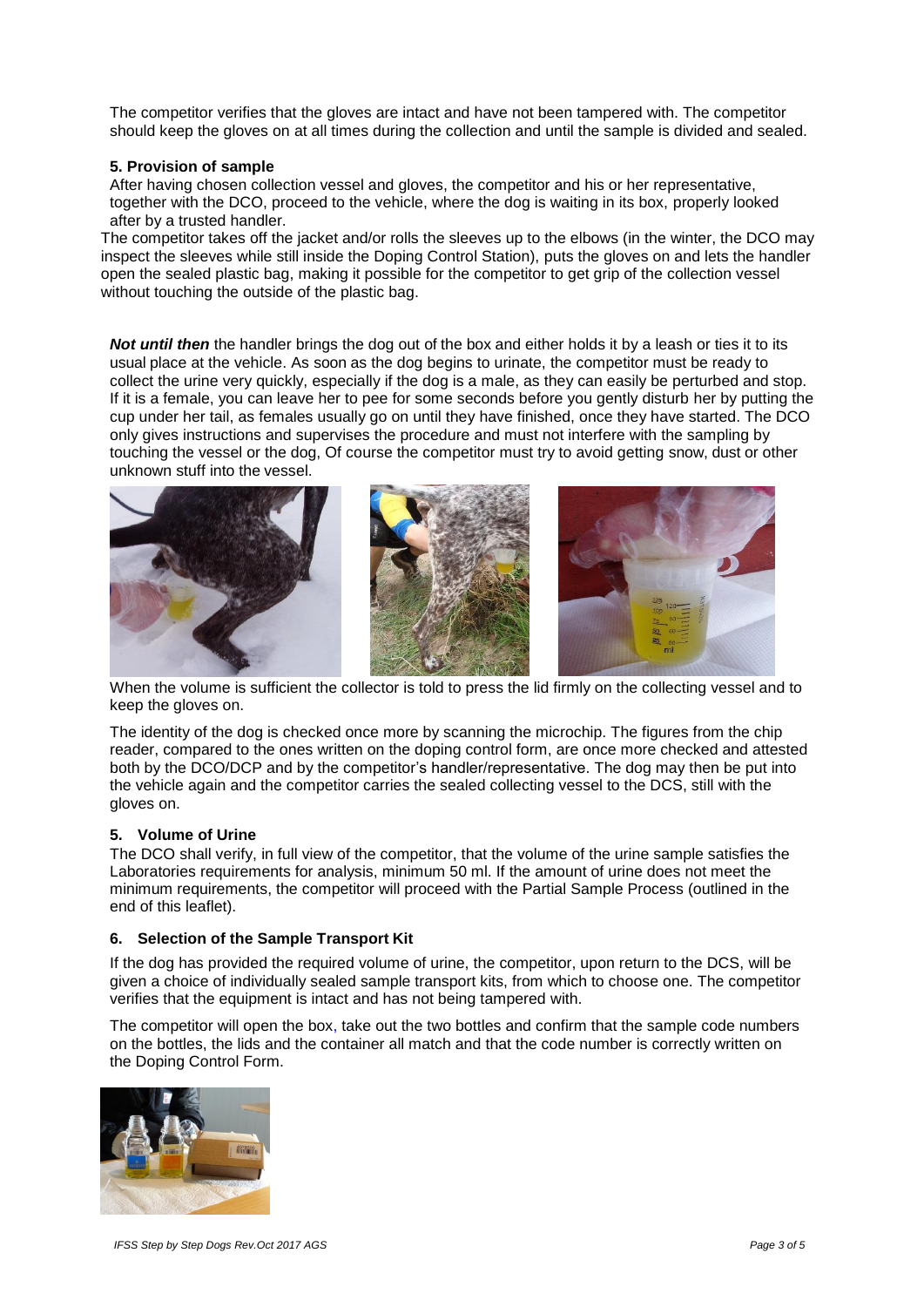#### **7. Splitting the sample**



The competitor splits the sample him- or herself, without assistance, as follows: He/she opens the "A" and "B" bottle and removes the red ring around the neck of the bottles.

He/she opens the hole in the collection vessel lid by pulling the ring firmly while pressing the rest of the lid with the other hand with full weight against the table, as instructed by the DCO.

The competitor pours the required volume of urine into the "B" bottle, minimum 10 ml. Then the remaining urine is poured into the "A" bottle.

#### **8. Sealing the sample**



The competitor seals the "A" and the "B" bottle.

The representative and the doping control officer (DCO) should verify that the bottles are sealed properly. The competitor is now allowed to take off the gloves, as the sealing of the bottles protects the sample from tampering.

10. Measuring Specific Gravity (not applicable with dogs)

#### **11. Completion of Doping Control Form**



The competitor is asked for phone number, postal and e-mail address to be filled in on the Doping Control Form and if the dog belongs to her/him or to someone else.

The competitor is asked to provide information about any prescription/non-prescription medications, supplements and type/brand of food given to the dog at least within the last month, but preferably during the past 6 months. These medications are recorded on the Doping Control Form. If the dog has been treated with something on the Controlled List, a copy of the appropriate Veterinary Medication Form has to be given to the DCO by the competitor and the medication is recorded on the Doping Control Form.

The competitor has the right – even the obligation - to note comments and concerns regarding the conduct of the doping control session.